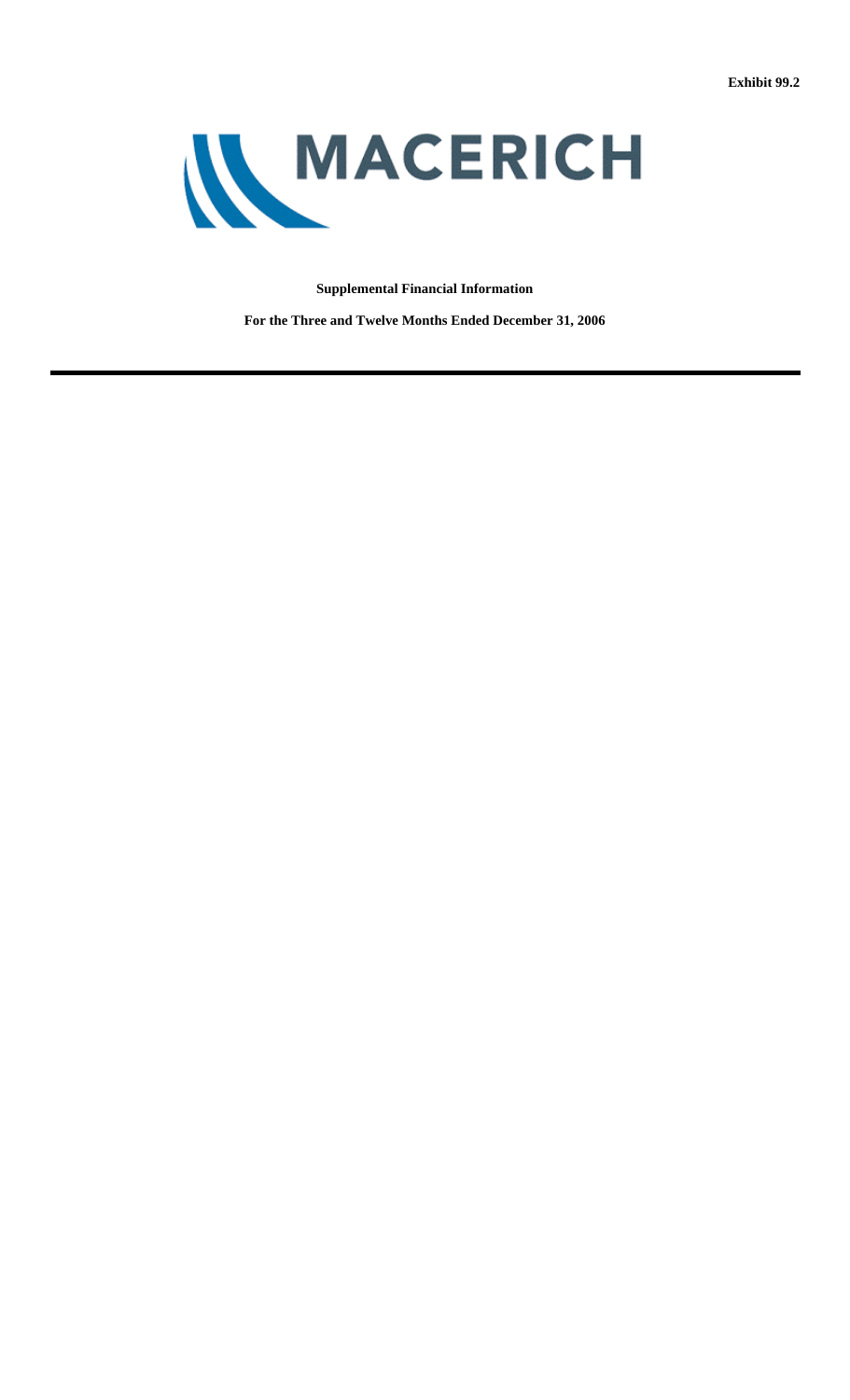# **The Macerich Company Supplemental Financial and Operating Information Table of Contents**

All information included in this supplemental financial package is unaudited, unless otherwise indicated.

|                                               | Page No. |
|-----------------------------------------------|----------|
| <b>Corporate overview</b>                     |          |
| Overview                                      |          |
| Capital information and market capitalization | 2        |
| Changes in total common and equivalent shares | 3        |
| <b>Financial data</b>                         |          |
| Supplemental FFO information                  | 4        |
| Capital expenditures                          | 5        |
| <b>Operational data</b>                       |          |
| Sales per square foot                         | 6        |
| Occupancy                                     |          |
| Rent                                          | 8        |
| Cost of occupancy                             | 9        |
| <b>Balance sheet information</b>              |          |
| Debt summary                                  | 10       |
| Outstanding debt by maturity                  | 11       |
|                                               |          |

This supplemental financial information should be read in connection with the Company's fourth quarter 2006 earnings announcement (included as Exhibit 99.1 of the Company's Current Report on 8-K, event date February 13, 2007) as certain disclosures, definitions and reconciliations in such announcement have not been included in the supplemental financial information.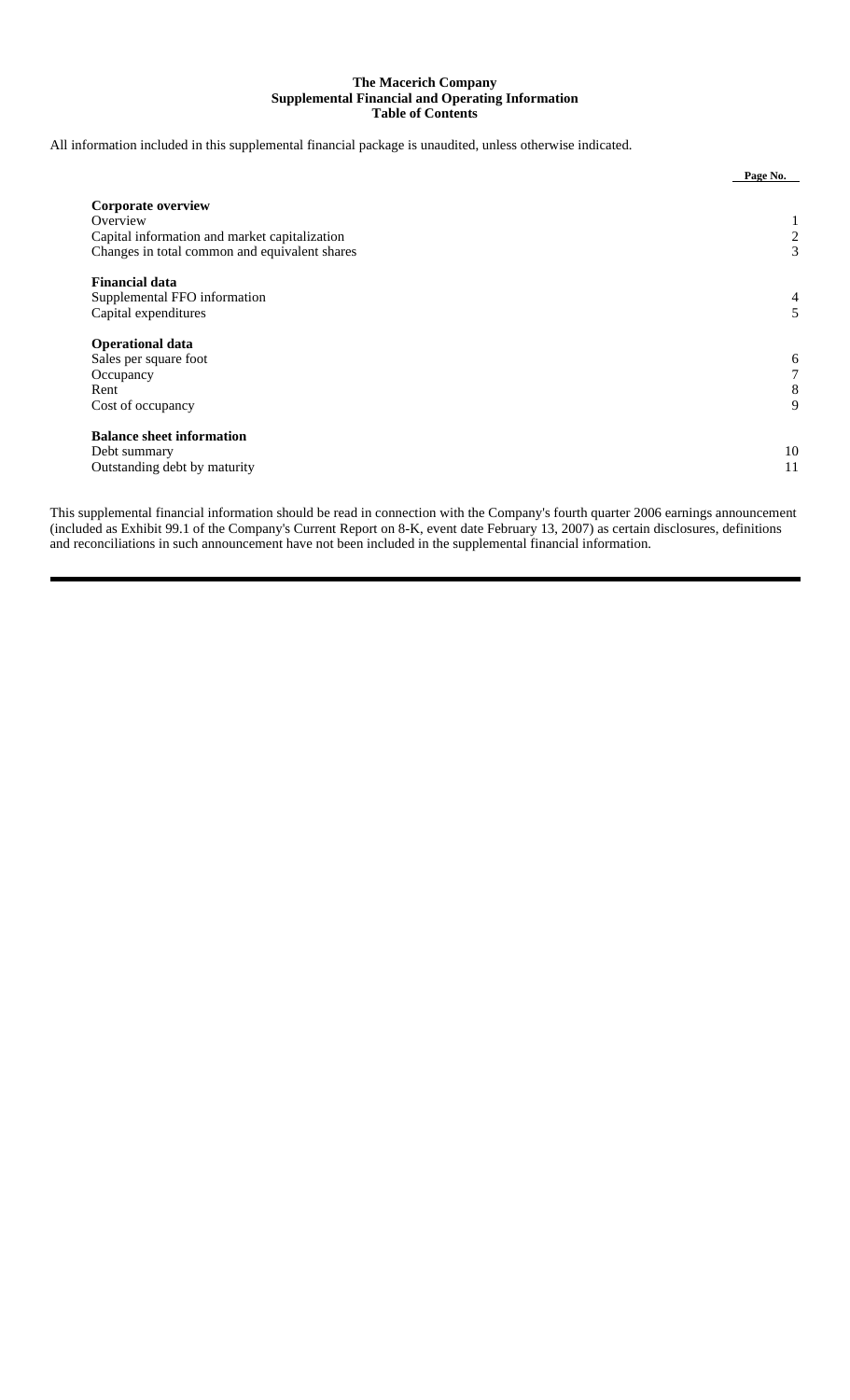#### **The Macerich Company Supplemental Financial and Operating Information Overview**

The Macerich Company (the "Company") is involved in the acquisition, ownership, development, redevelopment, and leasing of regional and community shopping centers located throughout the United States. The Company is the sole general partner of, and owns a majority of the ownership interests in, The Macerich Partnership, L.P., a Delaware limited partnership (the "Operating Partnership").

As of December 31, 2006, the Operating Partnership owned or had an ownership interest in 73 regional shopping centers and 18 community shopping centers aggregating approximately 77 million square feet of gross leasable area ("GLA"). These 91 regional and community shopping centers are referred to hereinafter as the "Centers", unless the context requires otherwise.

The Company is a self-administered and self-managed real estate investment trust ("REIT") and conducts all of its operations through the Operating Partnership and the Company's management companies (collectively, the "Management Companies").

All references to the Company in this Exhibit include the Company, those entities owned or controlled by the Company and predecessors of the Company, unless the context indicates otherwise.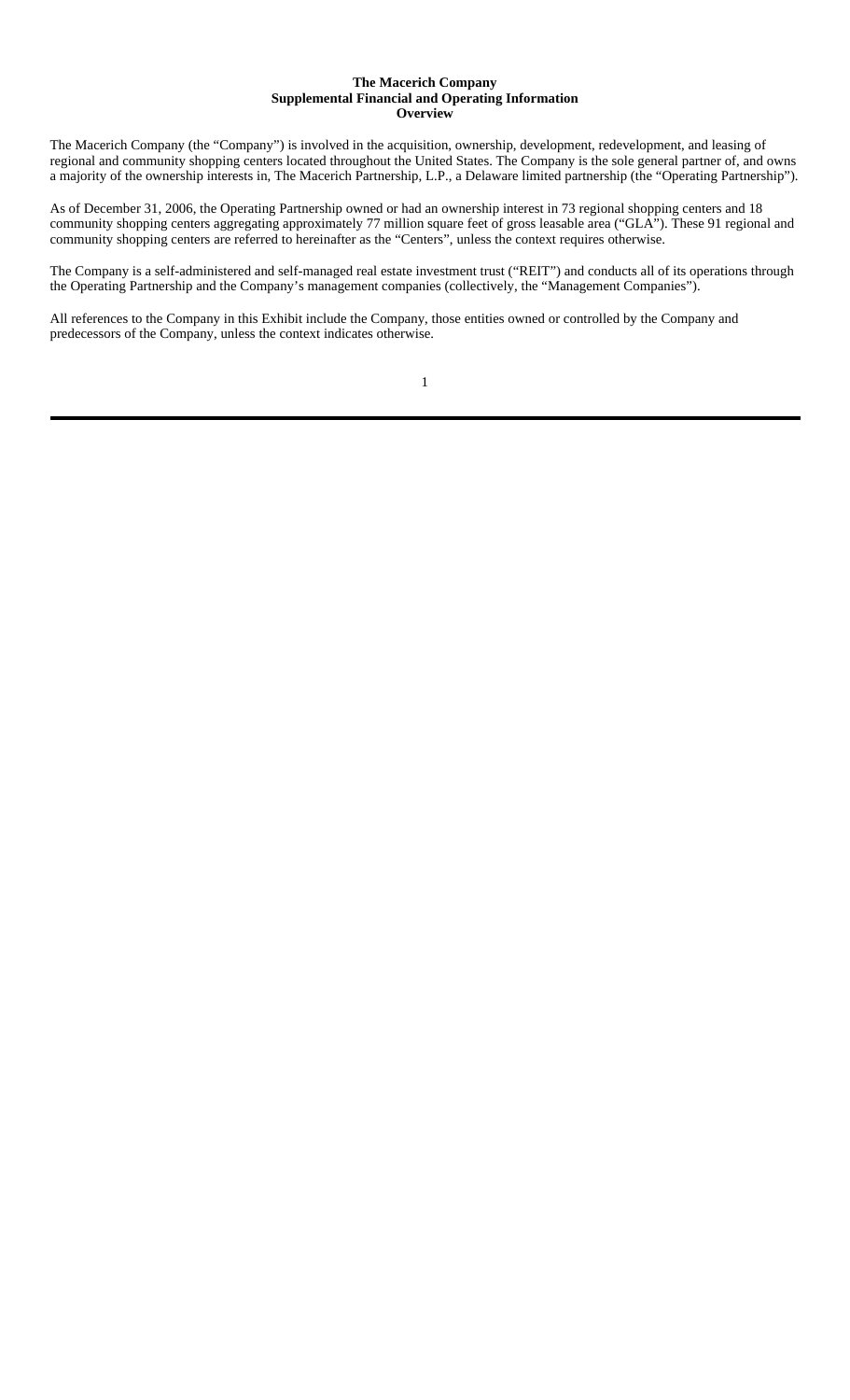### **The Macerich Company Supplemental Financial and Operating Information (unaudited) Capital Information and Market Capitalization**

|                                                                   | <b>Period Ended</b> |                          |              |              |               |            |            |            |  |
|-------------------------------------------------------------------|---------------------|--------------------------|--------------|--------------|---------------|------------|------------|------------|--|
| dollars in thousands except per share data                        |                     | 12/31/2005<br>12/31/2006 |              |              |               | 12/31/2004 | 12/31/2003 |            |  |
| Closing common stock price per share                              | \$                  | 86.57                    | $\mathbb{S}$ | 67.14        | $\mathcal{S}$ | 62.80      | \$         | 44.50      |  |
| 52 Week High                                                      | \$                  | 87.10                    | S            | 71.22        | \$            | 64.66      | S          | 45.16      |  |
| 52 Week Low                                                       | \$                  | 66.70                    | \$           | 53.10        | \$            | 38.90      | \$         | 28.65      |  |
| Shares outstanding at end of period                               |                     |                          |              |              |               |            |            |            |  |
| Class A participating convertible preferred units                 |                     | 2,855,393                |              | 2,855,393    |               |            |            |            |  |
| Class A non-participating convertible preferred units             |                     | 287,176                  |              | 287,176      |               |            |            |            |  |
| Series A cumulative convertible redeemable preferred stock        |                     | 3,627,131                |              | 3,627,131    |               | 3,627,131  |            | 3,627,131  |  |
| Common shares and operating partnership units                     |                     | 84, 767, 432             |              | 73,446,422   |               | 72,923,605 |            | 72,080,524 |  |
| Total common and equivalent shares outstanding                    |                     | 91,537,132               |              | 80,216,122   |               | 76,550,736 |            | 75,707,655 |  |
|                                                                   |                     |                          |              |              |               |            |            |            |  |
| Portfolio capitalization data                                     |                     |                          |              |              |               |            |            |            |  |
| Total portfolio debt, including joint ventures at pro rata        | <sup>\$</sup>       | 6,620,271                | \$.          | 6,863,690    | \$.           | 4,377,388  | \$         | 3,728,645  |  |
|                                                                   |                     |                          |              |              |               |            |            |            |  |
| Equity market capitalization at end of period                     |                     | 7,924,369                |              | 5,385,710    |               | 4,807,386  |            | 3,368,991  |  |
| Total market capitalization at end of period                      |                     | \$14,544,640             |              | \$12,249,400 | \$.           | 9,184,774  | \$.        | 7,097,636  |  |
| Leverage ratio $(\%)$ (a)                                         |                     | 45.5%                    |              | 56.0%        |               | 47.7%      |            | 52.5%      |  |
|                                                                   |                     |                          |              |              |               |            |            |            |  |
| Floating rate debt as a percentage of total market capitalization |                     | 9.46%                    |              | 13.00%       |               | 13.00%     |            | 11.40%     |  |
| Floating rate debt as a percentage of total debt                  |                     | 20.78%                   |              | 35.71%       |               | 27.00%     |            | 21.80%     |  |
|                                                                   |                     |                          |              |              |               |            |            |            |  |

(a) Debt as a percentage of total market capitalization



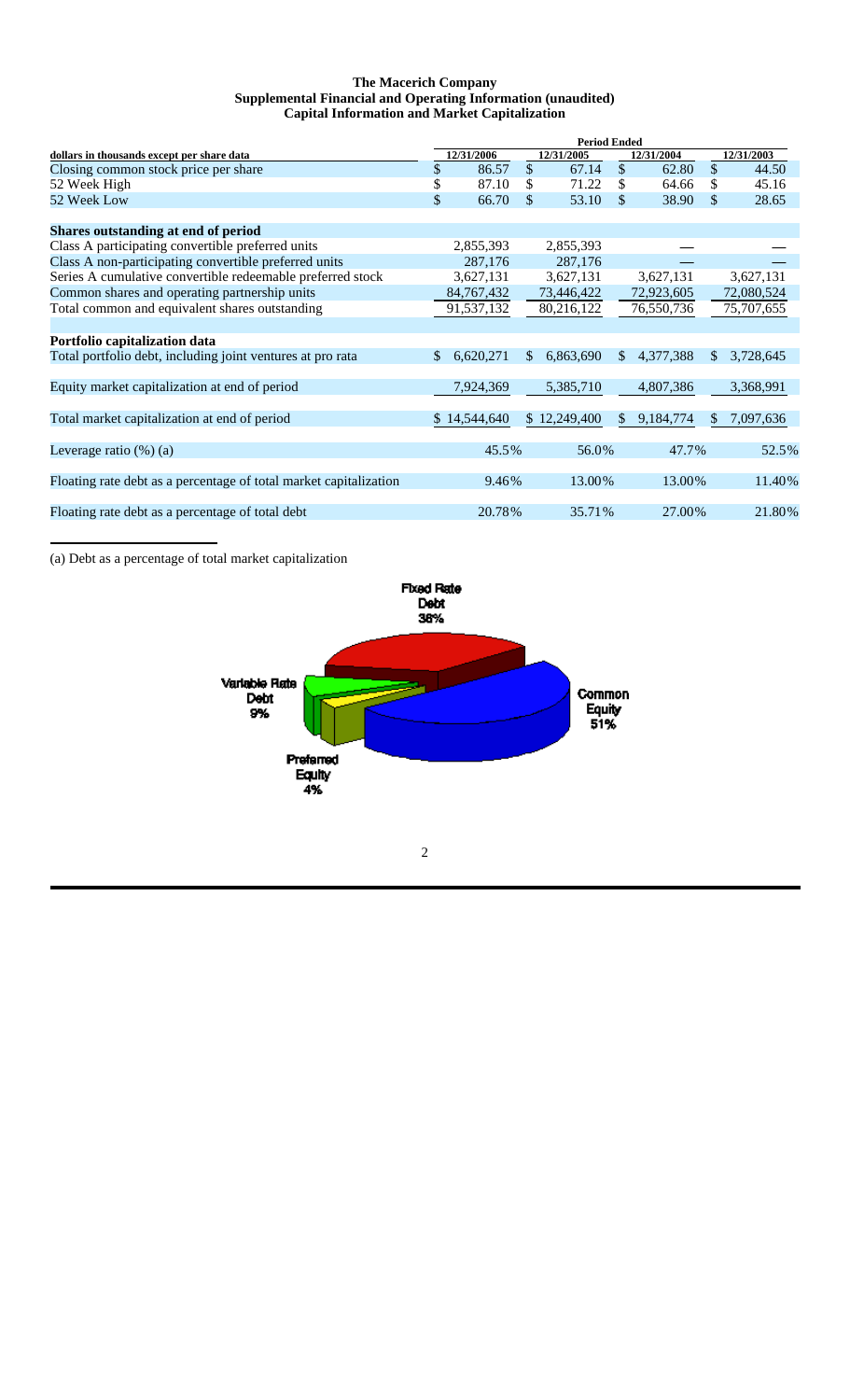## **The Macerich Company Supplemental Financial and Operating Information (unaudited) Changes in Total Common and Equivalent Shares**

|                                                                                                           | Operating<br>Partnership<br><b>Units</b> | Company<br>Common<br><b>Shares</b> | <b>Class A</b><br>Participating<br>Convertible<br>Preferred<br>Units | <b>Class A Non</b><br>Participating<br>Convertible<br>Preferred<br>Units | <b>Series A</b><br><b>Cumulative</b><br>Convertible<br>Redeemable<br>Preferred<br><b>Stock</b> | <b>Total</b><br>Common<br>and<br>Equivalent<br><b>Shares</b> |
|-----------------------------------------------------------------------------------------------------------|------------------------------------------|------------------------------------|----------------------------------------------------------------------|--------------------------------------------------------------------------|------------------------------------------------------------------------------------------------|--------------------------------------------------------------|
| <b>Balance as of December 31, 2005</b>                                                                    | 13,504,870                               | 59,941,552                         | 2,855,393                                                            | 287,176                                                                  | 3,627,131                                                                                      | 80,216,122                                                   |
| Common stock offering                                                                                     |                                          | 10,952,381                         |                                                                      |                                                                          |                                                                                                | 10,952,381                                                   |
| Conversion of OP units to common<br>shares                                                                | (179, 789)                               | 179,789                            |                                                                      |                                                                          |                                                                                                |                                                              |
| Conversion of OP units to cash                                                                            | (4,987)                                  |                                    |                                                                      |                                                                          |                                                                                                | (4,987)                                                      |
| Issuance of stock from stock option<br>exercises, restricted stock issuance or<br>other share-based plans |                                          | 284,181                            |                                                                      |                                                                          |                                                                                                | 284,181                                                      |
| <b>Balance as of March 31, 2006</b>                                                                       | 13,320,094                               | 71,357,903                         | 2,855,393                                                            | 287,176                                                                  | 3,627,131                                                                                      | 91,447,697                                                   |
| Conversion of OP units to cash                                                                            | (58, 567)                                |                                    |                                                                      |                                                                          |                                                                                                | (58, 567)                                                    |
| Issuance of stock from stock option<br>exercises, restricted stock issuance or<br>other share-based plans |                                          | 100,754                            |                                                                      |                                                                          |                                                                                                | 100,754                                                      |
| Balance as of June 30, 2006                                                                               | 13,261,527                               | 71,458,657                         | 2,855,393                                                            | 287,176                                                                  | 3,627,131                                                                                      | 91,489,884                                                   |
| Conversion of OP units to common<br>shares                                                                | (17,378)                                 | 17,378                             |                                                                      |                                                                          |                                                                                                |                                                              |
| Issuance of stock from stock option<br>exercises, restricted stock issuance or<br>other share-based plans |                                          | 6,039                              |                                                                      |                                                                          |                                                                                                | 6,039                                                        |
| <b>Balance as of September 30, 2006</b>                                                                   | 13,244,149                               | 71,482,074                         | 2,855,393                                                            | 287,176                                                                  | 3,627,131                                                                                      | 91,495,923                                                   |
| Conversion of OP units to common<br>shares                                                                | (44, 625)                                | 44,625                             |                                                                      |                                                                          |                                                                                                |                                                              |
| Issuance of stock from stock option<br>exercises, restricted stock issuance or<br>other share-based plans |                                          | 41,209                             |                                                                      |                                                                          |                                                                                                | 41,209                                                       |
| <b>Balance as of December 31, 2006</b>                                                                    | 13,199,524                               | 71,567,908                         | 2,855,393                                                            | 287,176                                                                  | 3,627,131                                                                                      | 91,537,132                                                   |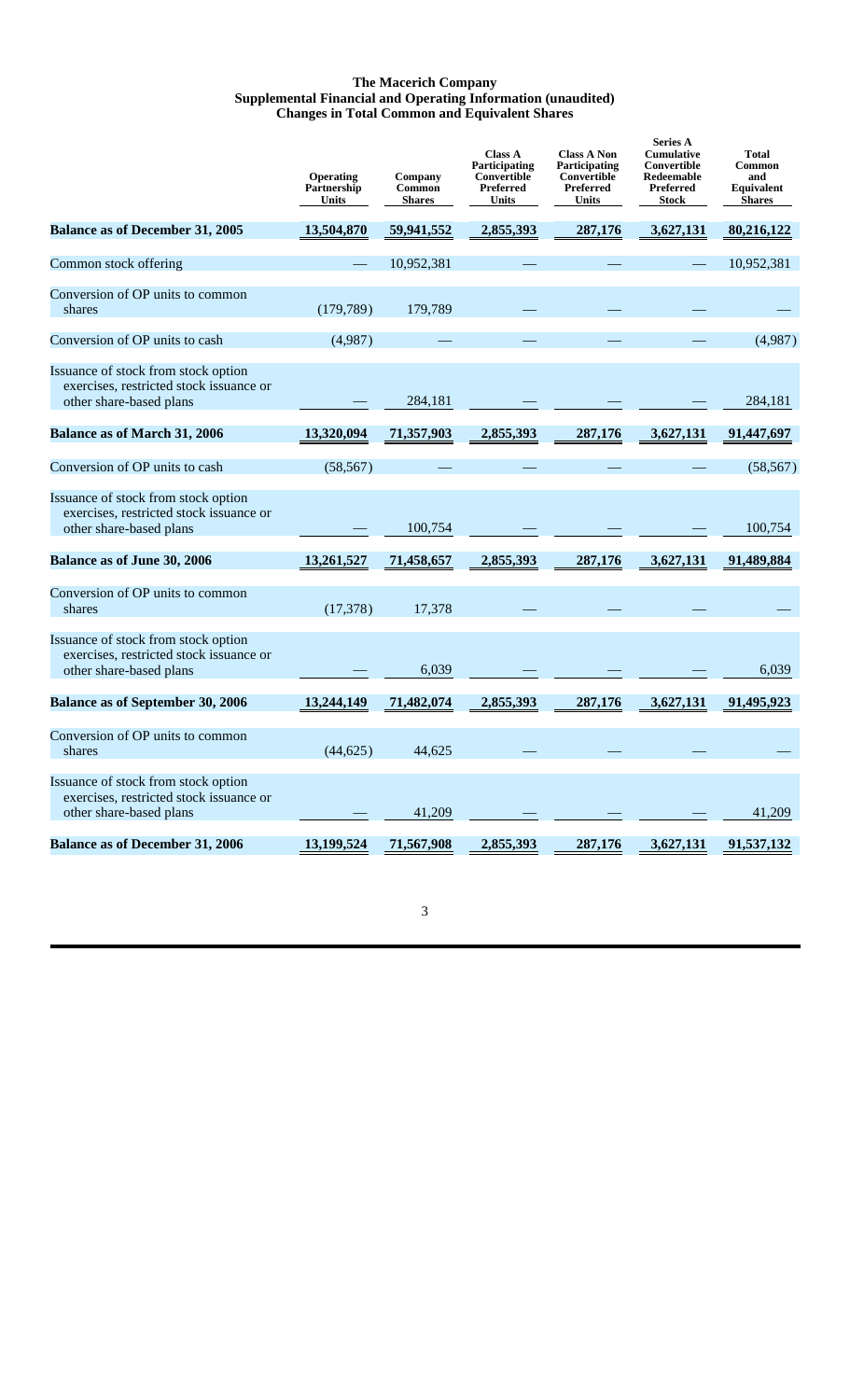# **The Macerich Company Supplemental Financial and Operating Information (unaudited) Supplemental Funds from Operations ("FFO") Information (a)**

|                                                                    |               | <b>Ouarter Ended December 31,</b> |      |     | <b>Year Ended December 31,</b> |      |               |      |
|--------------------------------------------------------------------|---------------|-----------------------------------|------|-----|--------------------------------|------|---------------|------|
| dollars in millions                                                | 2006          |                                   | 2005 |     |                                | 2006 | 2005          |      |
| Lease termination fees                                             | \$            | 7.9                               | - \$ | 0.6 | - \$                           | 20.0 | -S            | 5.9  |
| Straight line rental income                                        | \$            | 2.8                               | - \$ | 4.5 | - \$                           | 11.9 | <sup>\$</sup> | 12.3 |
| Gain on sales of undepreciated assets                              | $\mathbb{S}$  | 3.6 <sup>°</sup>                  |      | 0.2 | - \$                           | 9.5  | -S            | 3.4  |
| Amortization of acquired above- and below-market leases (SFAS 141) | <sup>\$</sup> | 4.0 S                             |      | 4.4 | -\$                            | 16.9 | -S            | 15.3 |
| Amortization of debt premiums                                      | \$            | $4.2 \quad$                       |      | 6.0 | - \$                           | 17.7 | -S            | 17.3 |
| Interest capitalized                                               | \$            | 4.0 S                             |      | 3.9 | - \$                           | 17.0 | <sup>\$</sup> | 16.3 |

(a) All joint venture amounts included at pro rata.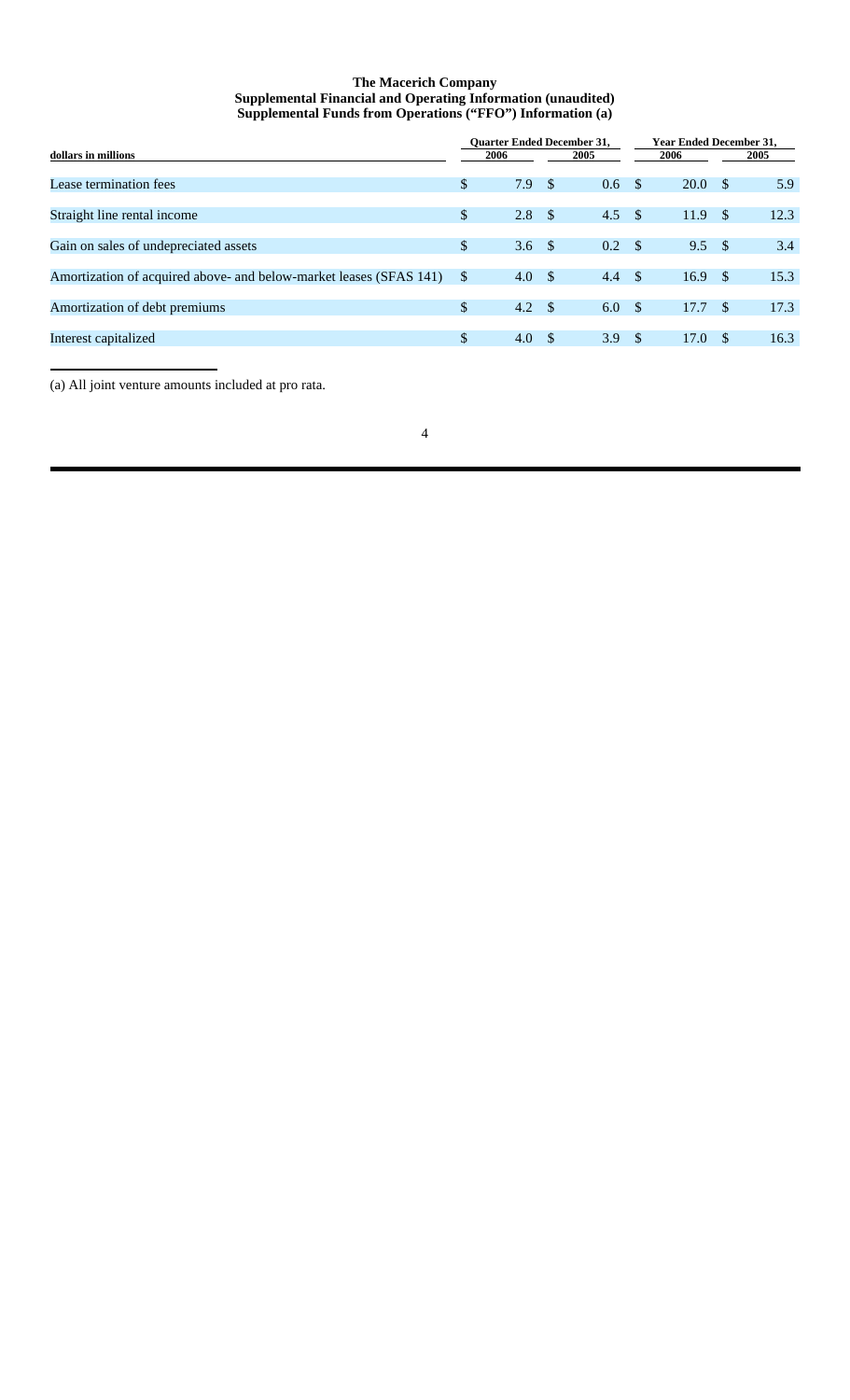#### **The Macerich Company Supplemental Financial and Operating Information (unaudited) Capital Expenditures**

| dollars in millions                                  |              | Year Ended<br>31-Dec-06 |    | <b>Year Ended</b><br>31-Dec-05 |     | <b>Year Ended</b><br>31-Dec-04 |               | Year Ended<br>31-Dec-03 |
|------------------------------------------------------|--------------|-------------------------|----|--------------------------------|-----|--------------------------------|---------------|-------------------------|
| <b>Consolidated Centers</b>                          |              |                         |    |                                |     |                                |               |                         |
| Acquisitions of property and equipment               |              | \$<br>580.5             | \$ | 1,767.2                        | -S  | 301.1                          | \$            | 359.2                   |
| Development, redevelopment and expansions of centers |              | 174.5                   |    | 77.2                           |     | 139.3                          |               | 166.3                   |
| Renovations of centers                               |              | 51.4                    |    | 51.1                           |     | 21.2                           |               | 21.7                    |
| <b>Tenant allowances</b>                             |              | 35.6                    |    | 21.8                           |     | 10.9                           |               | 7.3                     |
| Deferred leasing charges                             |              | 22.8                    |    | 21.8                           |     | 16.8                           |               | 15.2                    |
|                                                      | <b>Total</b> | 864.8                   | \$ | 1,939.1                        |     | 489.3                          |               | 569.7                   |
|                                                      |              |                         |    |                                |     |                                |               |                         |
| <b>Joint Venture Centers (a)</b>                     |              |                         |    |                                |     |                                |               |                         |
| Acquisitions of property and equipment (b)           |              | \$<br>28.7              | S. | 736.4                          | -\$ | 41.1                           | <sup>\$</sup> | (19.2)                  |
| Development, redevelopment and expansions of centers |              | 48.8                    |    | 79.4                           |     | 6.6                            |               | 17.6                    |
| Renovations of centers                               |              | 8.1                     |    | 32.2                           |     | 10.1                           |               | 2.8                     |
| <b>Tenant allowances</b>                             |              | 13.8                    |    | 8.9                            |     | 10.5                           |               | 4.7                     |
| Deferred leasing charges                             |              | 4.3                     |    | 5.1                            |     | 3.7                            |               | 3.3                     |
|                                                      | <b>Total</b> | 103.7                   |    | 862.0                          |     | 72.0                           |               | 9.2                     |

(a) All joint venture amounts at pro rata.

(b) Includes the Company's purchase of joint venture partner's 50% interest in FlatIron Crossing on January 31, 2003.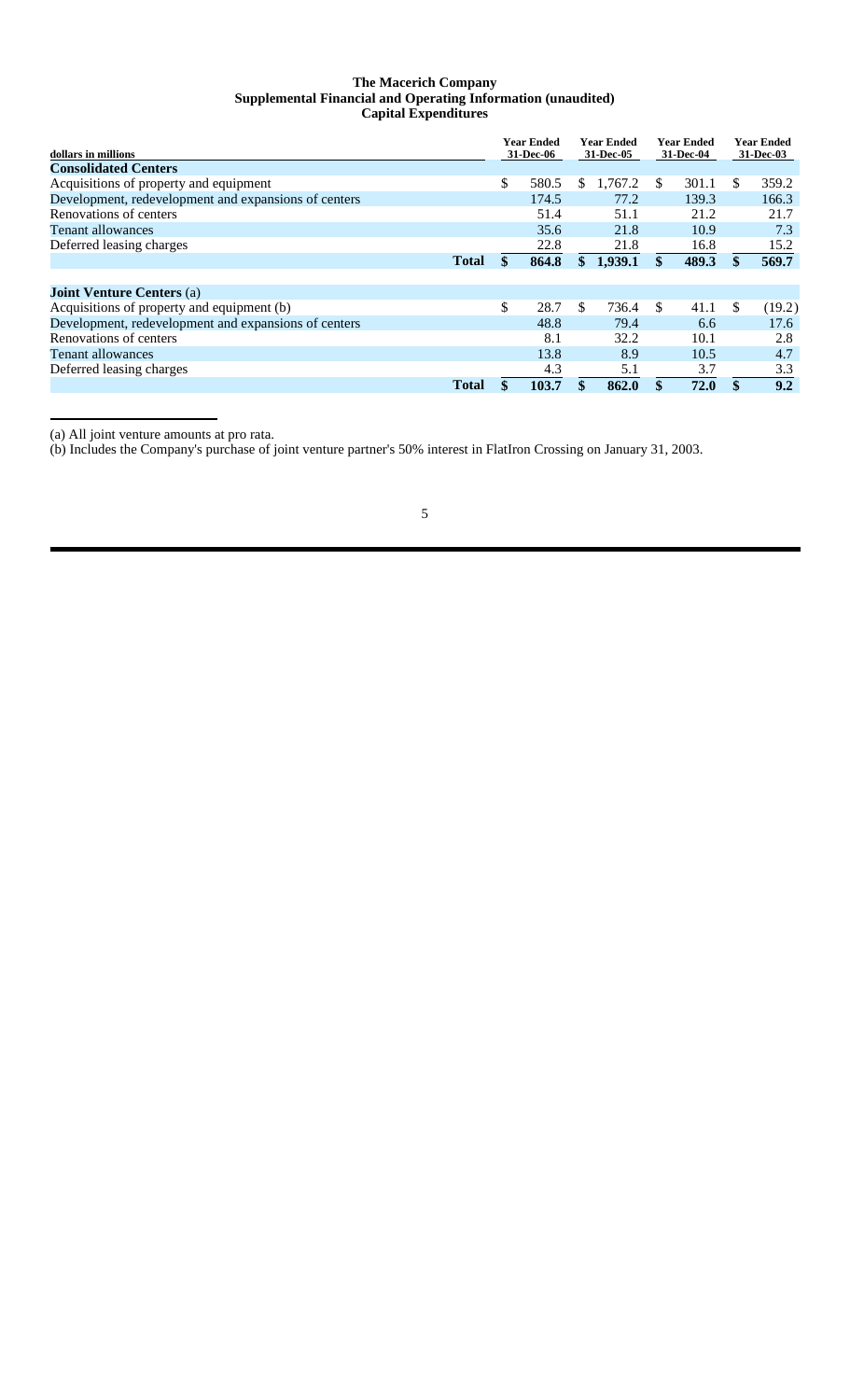# **The Macerich Company Supplemental Financial and Operating Information (unaudited) Sales Per Square Foot (a)**

|          |    | <b>Consolidated</b><br><b>Centers</b> | <b>Unconsolidated</b><br><b>Centers</b> |     |    | <b>Total Centers</b> |
|----------|----|---------------------------------------|-----------------------------------------|-----|----|----------------------|
| 12/31/06 | \$ | 435                                   | S                                       | 470 | \$ | 452                  |
| 12/31/05 | S  | 395                                   | ъ                                       | 440 | J, | 417                  |
| 12/31/04 | \$ | 368                                   | \$                                      | 414 | J  | 391                  |
| 12/31/03 | \$ | 350                                   | S                                       | 372 |    | 361                  |

(a) Sales are based on reports by retailers leasing mall and freestanding stores for the trailing 12 months for tenants which have occupied such stores for a minimum of 12 months. Sales per square foot are based on tenants, 10,000 square feet and under, for regional malls.

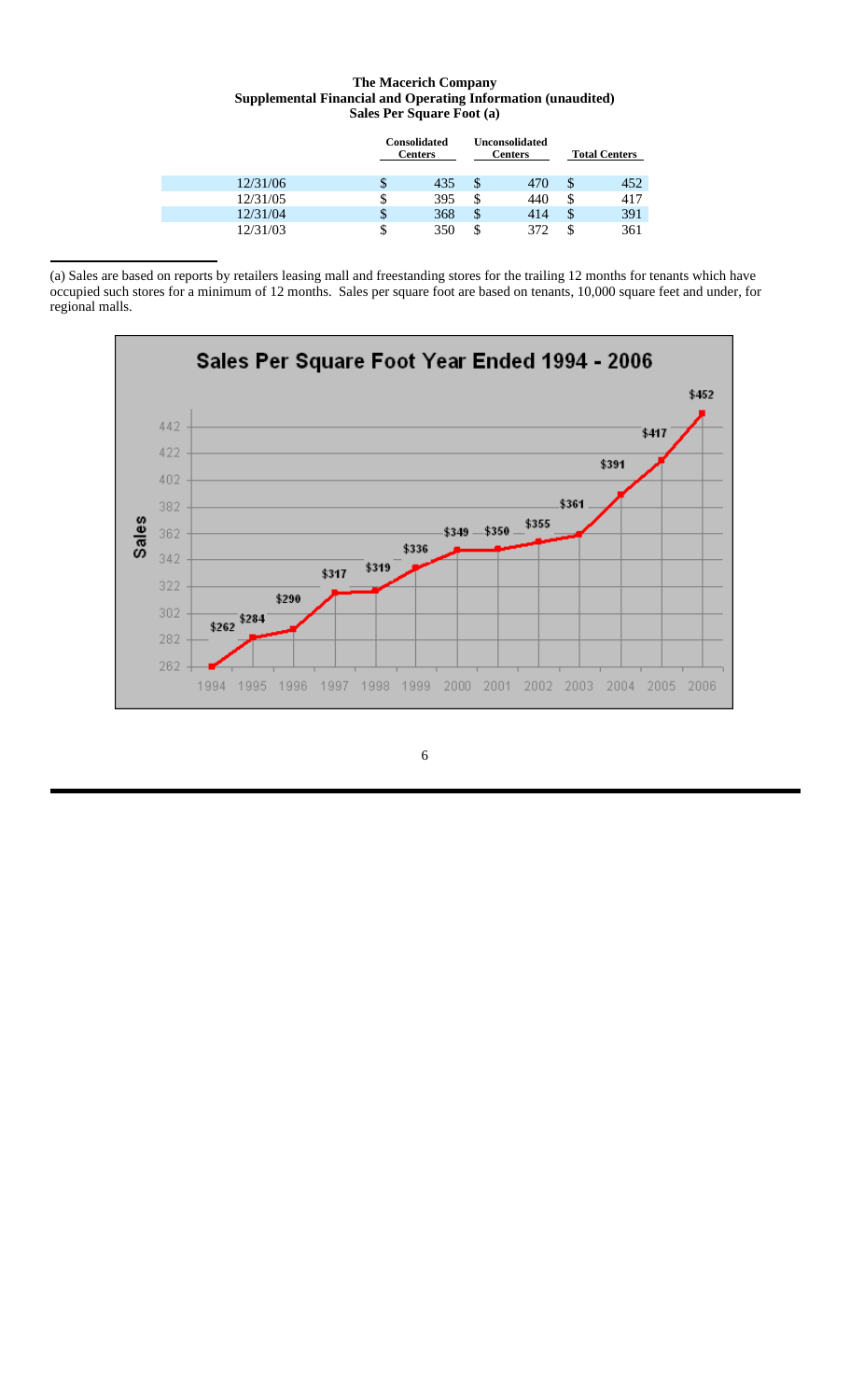#### **The Macerich Company Supplemental Financial and Operating Information (unaudited) Occupancy (a)**

| <b>Period Ended</b> | <b>Consolidated</b><br>Centers | Unconsolidated<br>Centers | <b>Total Centers</b> |
|---------------------|--------------------------------|---------------------------|----------------------|
| 12/31/06            | 93.1%                          | 93.7%                     | 93.6%                |
| 12/31/05            | 93.4%                          | 93.2%                     | 93.5%                |
| 12/31/04            | 92.6%                          | 92.5%                     | 92.5%                |
| 12/31/03            | 92.6%                          | 93.6%                     | 93.3%                |

(a) Occupancy data excludes space under development and redevelopment.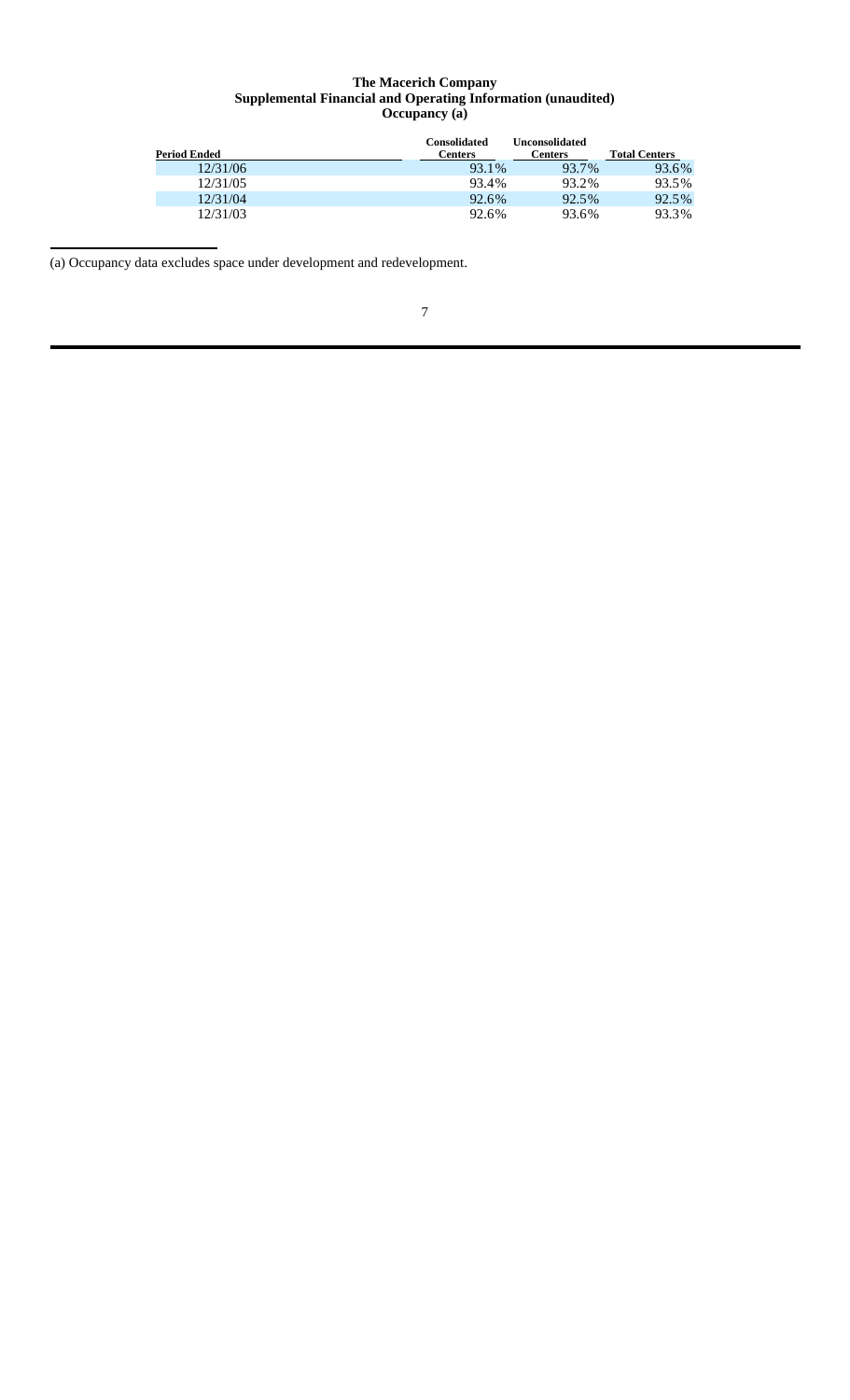#### **The Macerich Company Supplemental Financial and Operating Information (unaudited) Rent**

|                              |        | <b>Average Base Rent</b><br>PSF(a) | <b>Average Base Rent</b><br><b>PSF</b> on Leases<br><b>Commencing During</b><br>the Period (b) |                     | <b>Average Base Rent</b><br><b>PSF</b> on Leases<br>Expiring $(c)$ |       |
|------------------------------|--------|------------------------------------|------------------------------------------------------------------------------------------------|---------------------|--------------------------------------------------------------------|-------|
| <b>Consolidated Centers</b>  |        |                                    |                                                                                                |                     |                                                                    |       |
| 12/31/06                     | ¢<br>Φ | 37.55 \$                           |                                                                                                | 38.40 \$            |                                                                    | 31.92 |
| 12/31/05                     | \$     | 34.23 \$                           |                                                                                                | 35.60 \$            |                                                                    | 30.71 |
| 12/31/04                     | J      | 32.60 \$                           |                                                                                                | 35.31 \$            |                                                                    | 28.84 |
| 12/31/03                     | \$     | 31.71 \$                           |                                                                                                | 36.77 \$            |                                                                    | 29.93 |
|                              |        |                                    |                                                                                                |                     |                                                                    |       |
| <b>Joint Venture Centers</b> |        |                                    |                                                                                                |                     |                                                                    |       |
| 12/31/06                     | Φ      | $37.94$ \$                         |                                                                                                | $41.43 \text{ }$ \$ |                                                                    | 36.19 |
| 12/31/05                     | \$     | $36.35$ \$                         |                                                                                                | $39.08 \quad $$     |                                                                    | 30.18 |
| 12/31/04                     | \$     | 33.39 \$                           |                                                                                                | $36.86$ \$          |                                                                    | 29.32 |
| 12/31/03                     | \$     | 31.29 $\frac{1}{2}$                |                                                                                                | 37.00 $\sqrt{s}$    |                                                                    | 27.83 |
|                              |        |                                    |                                                                                                |                     |                                                                    |       |

(a) Average base rent per square foot is based on mall and freestanding GLA for spaces, 10,000 square feet and under, occupied as of the applicable date. Leases for La Encantada and the expansion area of Queens Center were excluded in Years 2003, 2004 and 2005.

(b) The average base rent on lease signings commencing during the period represents the actual rent to be paid on a per square foot basis during the first twelve months for tenant leases 10,000 square feet and under. Lease signings for La Encantada and the expansion area of Queens Center were excluded in Years 2003, 2004 and 2005.

(c) The average base rent on leases expiring during the period represents the final year minimum rent, on a cash basis, for all tenant leases 10,000 square feet and under expiring during the year. Leases for La Encantada and the expansion area of Queens Center were excluded in Years 2003, 2004 and 2005.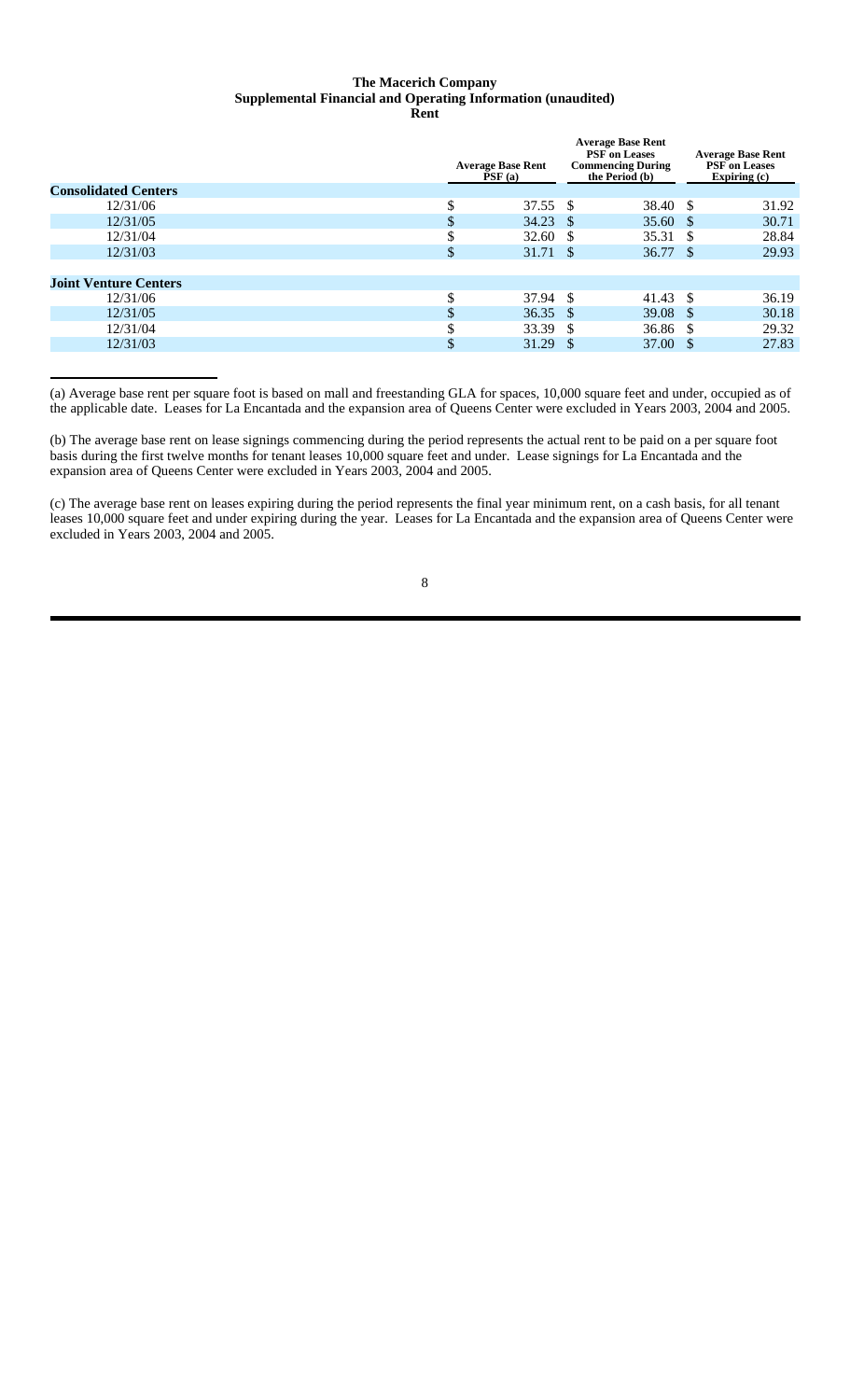# **The Macerich Company Supplemental Financial and Operating Information (unaudited) Cost of Occupancy**

|                             |              | For years ended December 31, |         |          |         |  |  |  |  |  |
|-----------------------------|--------------|------------------------------|---------|----------|---------|--|--|--|--|--|
| <b>Consolidated Centers</b> |              | 2006                         | 2005    | 2004     | 2003    |  |  |  |  |  |
| Minimum rents               |              | 8.1%                         | 8.3%    | 8.3%     | 8.7%    |  |  |  |  |  |
| Percentage rents            |              | $0.4\%$                      | 0.5%    | $0.4\%$  | $0.3\%$ |  |  |  |  |  |
| Expense recoveries (a)      |              | 3.7%                         | $3.6\%$ | 3.7%     | 3.8%    |  |  |  |  |  |
|                             | <b>Total</b> | $12.2\%$                     | 12.4%   | $12.4\%$ | 12.8%   |  |  |  |  |  |

|                              |              |          | For years ended December 31, |         |             |
|------------------------------|--------------|----------|------------------------------|---------|-------------|
| <b>Joint Venture Centers</b> |              | 2006     | 2005                         | 2004    | <b>2003</b> |
| Minimum rents                |              | $7.2\%$  | 7.4%                         | $7.7\%$ | 8.1%        |
| Percentage rents             |              | $0.6\%$  | $0.5\%$                      | $0.5\%$ | $0.4\%$     |
| Expense recoveries (a)       |              | $3.1\%$  | 3.0%                         | 3.2%    | 3.2%        |
|                              | <b>Total</b> | $10.9\%$ | 10.9%                        | 11.4%   | 11.7%       |

(a) Represents real estate tax and common area maintenance charges.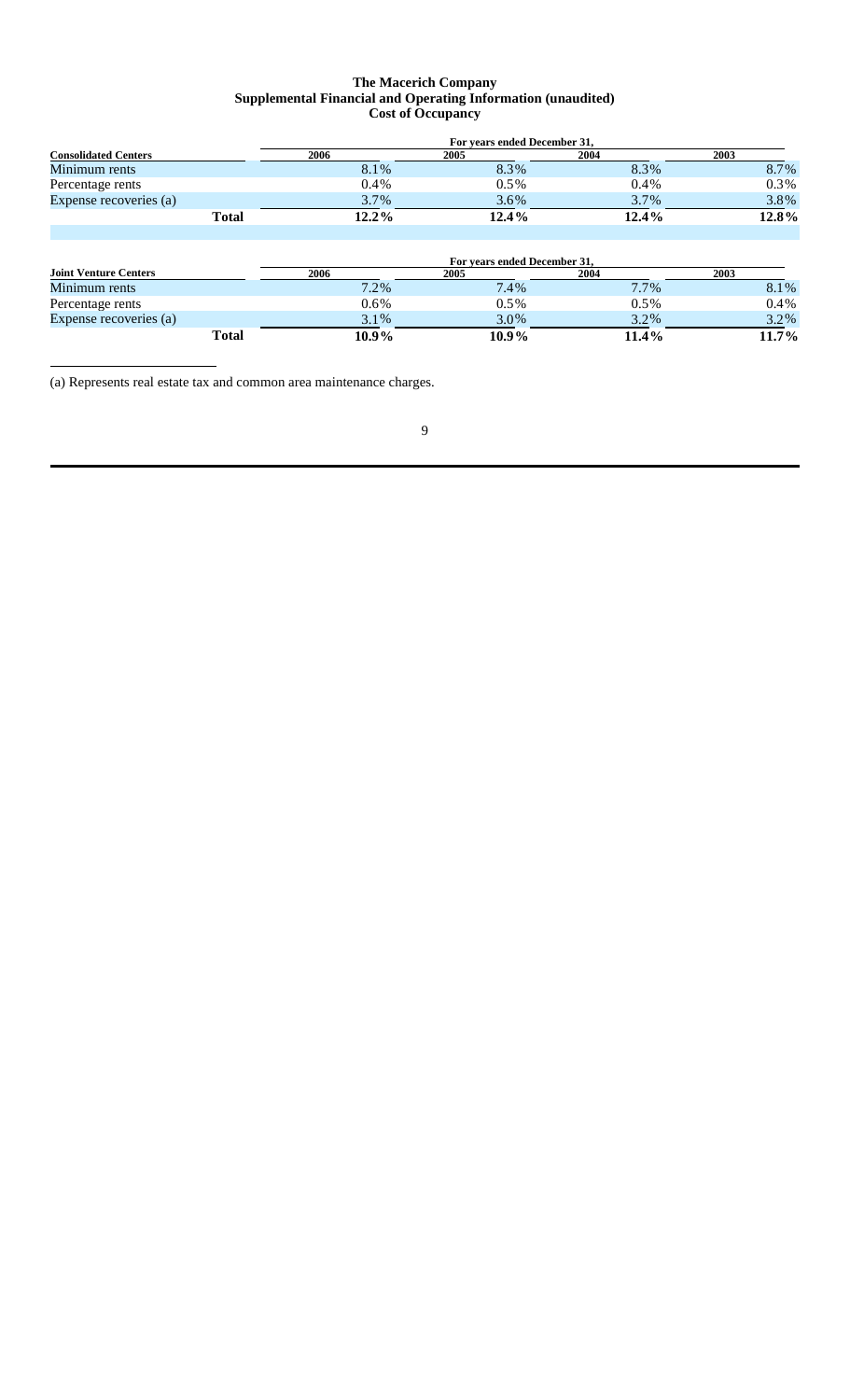#### **The Macerich Company Supplemental Financial and Operating Information (unaudited) Debt Summary**

| dollars in thousands              |                   |    | <b>Fixed Rate</b> | Variable Rate (a) |   | <b>Total</b> |
|-----------------------------------|-------------------|----|-------------------|-------------------|---|--------------|
| Consolidated debt                 |                   | \$ | 3,778,498         | 1,177,326         | S | 4,955,824    |
| Unconsolidated debt               |                   |    | 1,466,016         | 198,431           |   | 1,664,447    |
|                                   | <b>Total debt</b> | S  | 5.244.514         | 1,375,757         |   | 6,620,271    |
|                                   |                   |    |                   |                   |   |              |
| Weighted average interest rate    |                   |    | 5.96%             | $6.56\%$          |   | $6.09\%$     |
|                                   |                   |    |                   |                   |   |              |
| Weighted average maturity (years) |                   |    |                   |                   |   | 4.81         |
|                                   |                   |    |                   |                   |   |              |

(a) Excludes swapped floating rate debt. Swapped debt is included in fixed debt category.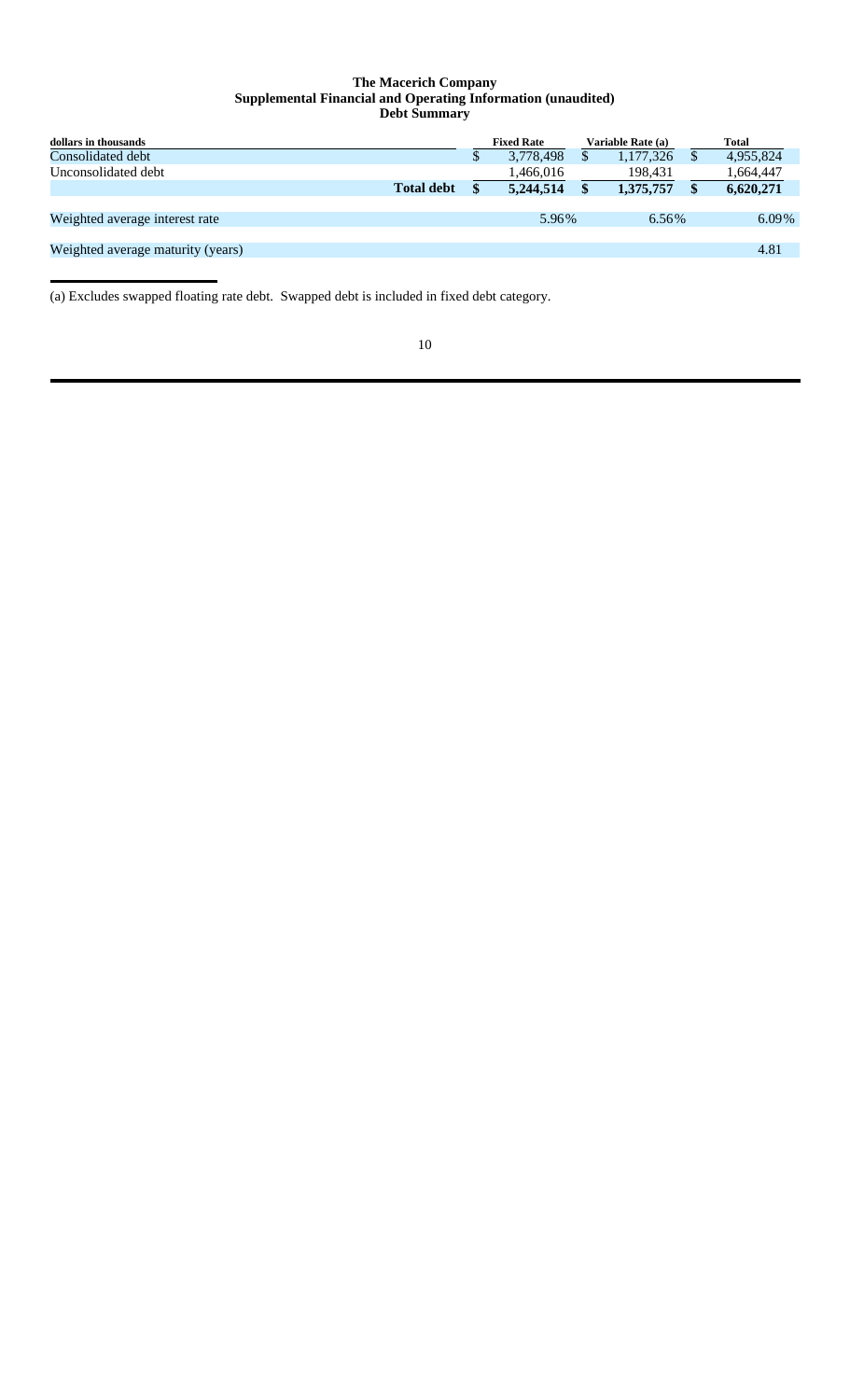#### **The Macerich Company Supplemental Financial and Operating Information (unaudited) Outstanding Debt by Maturity**

dollars in thousands

| <b>Center/Entity</b>                                    | <b>Maturity</b><br>Date | <b>Interest</b><br>Rate | Fixed                    | <b>Floating</b>               | <b>Total Debt</b><br><b>Balance</b> (a) |
|---------------------------------------------------------|-------------------------|-------------------------|--------------------------|-------------------------------|-----------------------------------------|
| <b>I. Consolidated Assets:</b>                          |                         |                         |                          |                               |                                         |
| Paradise Valley Mall (b)                                | 01/01/07                | 5.39% \$                | 74,990                   | $\mathbb{S}$<br>$\frac{1}{2}$ | \$<br>74,990                            |
| Borgata                                                 | 10/11/07                | 5.39%                   | 14,885                   | $\overline{\phantom{0}}$      | 14,885                                  |
| Victor Valley, Mall of                                  | 03/01/08                | 4.60%                   | 52,429                   | $\overline{\phantom{m}}$      | 52,429                                  |
| <b>Westside Pavilion</b>                                | 07/01/08                | 6.67%                   | 93,513                   | $\overline{\phantom{0}}$      | 93,513                                  |
| Village Fair North                                      | 07/15/08                | 5.89%                   | 11,210                   | $\overline{\phantom{m}}$      | 11,210                                  |
| <b>Fresno Fashion Fair</b>                              | 08/10/08                | 6.52%                   | 64,595                   |                               | 64,595                                  |
| <b>South Towne Center</b>                               | 10/10/08                | 6.61%                   | 64,000                   |                               | 64,000                                  |
| Queens Center                                           | 03/01/09                | 6.88%                   | 92,039                   |                               | 92,039                                  |
| <b>South Plains Mall</b>                                | 03/01/09                | 8.22%                   | 59,681                   | $\overline{\phantom{0}}$      | 59,681                                  |
| Carmel Plaza                                            | 05/01/09                | 8.18%                   | 26,674                   |                               | 26,674                                  |
| Paradise Valley Mall                                    | 05/01/09                | 5.89%                   | 22,154                   | $\overline{\phantom{m}}$      | 22,154                                  |
| Northridge                                              | 07/01/09                | 4.84%                   | 82,514                   | $\overbrace{\hspace{15em}}$   | 82,514                                  |
| <b>Wilton Mall</b>                                      | 11/01/09                | 4.79%                   | 46,604                   |                               | 46,604                                  |
| Macerich Partnership Term Loan (c)                      | 04/25/10                | 6.30%                   | 450,000                  |                               | 450,000                                 |
| Macerich Partnership Line of Credit (d)                 | 04/25/10                | 6.23%                   | 400,000                  |                               | 400,000                                 |
| Vintage Faire Mall                                      | 09/01/10                | 7.89%                   | 65,363                   |                               | 65,363                                  |
| <b>Eastview Commons</b>                                 | 09/30/10                | 5.46%                   | 9,117                    |                               | 9,117                                   |
| Santa Monica Place                                      | 11/01/10                | 7.70%                   | 80,073                   | $\overbrace{\phantom{12333}}$ | 80,073                                  |
| <b>Valley View Center</b>                               | 01/01/11                | 5.72%                   | 125,000                  | $\overline{\phantom{0}}$      | 125,000                                 |
| Danbury Fair Mall                                       | 02/01/11                | 4.64%                   | 182,877                  |                               | 182,877                                 |
| Shoppingtown Mall                                       | 05/11/11                | 5.01%                   | 46,217                   |                               | 46,217                                  |
| Capitola Mall                                           | 05/15/11                | 7.13%                   | 40,999                   | $\overbrace{\phantom{12333}}$ | 40,999                                  |
| Freehold Raceway                                        | 07/07/11                | 4.68%                   | 183,505                  |                               | 183,505                                 |
| Pacific View<br>Pacific View                            | 08/31/11                | 7.16%                   | 83,511                   | $\overbrace{\phantom{12333}}$ | 83,511                                  |
| <b>Rimrock Mall</b>                                     | 08/31/11<br>10/01/11    | 7.00%<br>7.45%          | 6,720<br>43,452          | $\overline{\phantom{0}}$      | 6,720<br>43,452                         |
| <b>Prescott Gateway</b>                                 | 12/01/11                | 5.78%                   | 60,000                   |                               | 60,000                                  |
| <b>Chandler Fashion Center</b>                          | 11/01/12                | 5.14%                   | 104,400                  |                               | 104,400                                 |
| <b>Chandler Fashion Center</b>                          | 11/01/12                | 6.00%                   | 68,504                   |                               | 68,504                                  |
| <b>Towne Mall</b>                                       | 11/01/12                | 4.99%                   | 15,291                   |                               | 15,291                                  |
| Pittsford Plaza (e)                                     | 01/01/13                | 5.02%                   | 16,077                   | $\overline{\phantom{0}}$      | 16,077                                  |
| Deptford                                                | 01/15/13                | 5.44%                   | 100,000                  |                               | 100,000                                 |
| Queens Center                                           | 03/01/13                | 7.00%                   | 220,625                  | $\overline{\phantom{0}}$      | 220,625                                 |
| Greeley - Defeaseance                                   | 09/01/13                | 6.18%                   | 28,281                   |                               | 28,281                                  |
| <b>FlatIron Crossing</b>                                | 12/01/13                | 5.23%                   | 191,046                  |                               | 191,046                                 |
| <b>Great Northern</b>                                   | 12/01/13                | 5.19%                   | 40,947                   |                               | 40,947                                  |
| <b>Eastview Mall</b>                                    | 01/18/14                | 5.10%                   | 102,873                  |                               | 102,873                                 |
| Fiesta Mall                                             | 01/01/15                | 4.88%                   | 84,000                   |                               | 84,000                                  |
| <b>Flagstaff Mall</b>                                   | 11/01/15                | 4.97%                   | 37,000                   | $\overline{\phantom{0}}$      | 37,000                                  |
| Valley River Center (f)                                 | 02/01/16                | 5.58%                   | 100,000                  | $\overline{\phantom{0}}$      | 100,000                                 |
| Salisbury, Center at                                    | 05/01/16                | 5.79%                   | 115,000                  |                               | 115,000                                 |
| Marketplace Mall (g)                                    | 12/10/17                | 5.30%                   | 15,177                   |                               | 15,177                                  |
| <b>Chesterfield Towne Center</b>                        | 01/01/24                | 9.07%                   | 57,155                   |                               | 57,155                                  |
| <b>Total Fixed Rate Debt for Consolidated Assets</b>    |                         |                         | 5.99% \$3,778,498        | \$                            | \$3,778,498                             |
| Macerich Partnership Term Loan                          | 05/13/07                | 6.94% \$                |                          | 250,000                       | 250,000<br>S                            |
| <b>Twenty Ninth Street</b>                              | 06/15/07                | 6.67%                   |                          | \$<br>94,080                  | 94,080                                  |
| Oaks, The (h)                                           | 07/01/07                | 6.05%                   | $\overline{\phantom{0}}$ | 92,000                        | 92,000                                  |
| La Cumbre                                               | 08/09/07                | 6.23%                   | $\overline{\phantom{0}}$ | 30,000                        | 30,000                                  |
| Greece Ridge                                            | 11/06/07                | 6.00%                   |                          | 72,000                        | 72,000                                  |
| La Encantada                                            | 08/01/08                | 7.08%                   |                          | 51,000                        | 51,000                                  |
| Casa Grande (i)                                         | 08/16/09                | 6.75%                   |                          | 3,746                         | 3,746                                   |
| Panorama Mall                                           | 02/28/10                | 6.23%                   |                          | 50,000                        | 50,000                                  |
| Macerich Partnership Line of Credit                     | 04/25/10                | 6.60%                   |                          | 534,500                       | 534,500                                 |
| <b>Total Floating Rate Debt for Consolidated Assets</b> |                         | $6.59\%$ \$             |                          | \$1,177,326                   | \$1,177,326                             |
| <b>Total Debt for Consolidated Assets</b>               |                         |                         | 6.14% \$3,778,498        | \$1,177,326                   | \$4,955,824                             |
|                                                         |                         |                         |                          |                               |                                         |